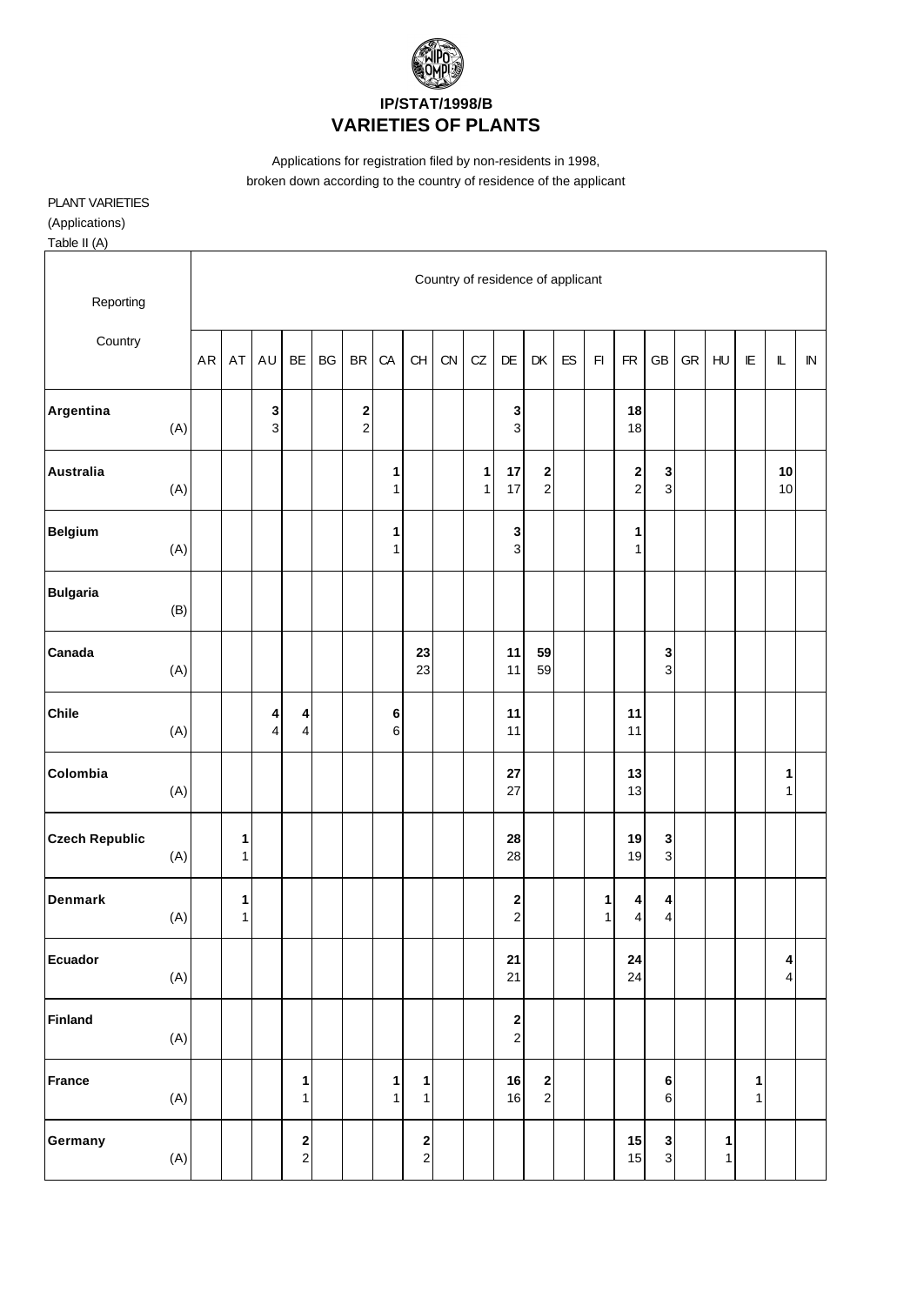

Demandes d'enregistrement déposées par des non-résidents en 1998,

répartis selon le pays de résidence du déposant

OBTENTIONS VÉGÉTALES (Demandes) Tableau II (A)

| $I$ abiday $II$ $(N)$                                  |              |                                |                                                |                                             |           |    |                     |           |           |    |                                |          |           |                  |        |    |                        |                      |                   |                                           |
|--------------------------------------------------------|--------------|--------------------------------|------------------------------------------------|---------------------------------------------|-----------|----|---------------------|-----------|-----------|----|--------------------------------|----------|-----------|------------------|--------|----|------------------------|----------------------|-------------------|-------------------------------------------|
| Pays de résidence du déposant<br>Pays                  |              |                                |                                                |                                             |           |    |                     |           |           |    |                                |          |           |                  |        |    |                        |                      |                   |                                           |
|                                                        | <b>TOTAL</b> | Others<br>Autres               | ZA                                             | US                                          | <b>TR</b> | SK | <b>SE</b>           | <b>RU</b> | <b>RO</b> | PT | PL                             | NZ       | <b>NO</b> | NL               | $M\!X$ | LU | $\mathsf{L}\mathsf{I}$ | $\mathsf{KR}\xspace$ | JP                | $\Pi$                                     |
| Argentine<br>141 $(A)$                                 | $141$        | $\mathbf{3}$<br>$\overline{3}$ | $\mathbf 2$<br>$\overline{c}$                  | ${\bf 78}$<br>78                            |           |    |                     |           |           |    |                                | 10<br>10 |           | 21<br>21         |        |    |                        |                      | 1<br>$\mathbf{1}$ |                                           |
| <b>Australie</b><br>115(A)                             | 115          |                                | $\begin{array}{c} \mathbf{2} \\ 2 \end{array}$ | 38<br>38                                    |           |    | 1<br>1              |           |           |    |                                | 18<br>18 |           | 17<br>17         |        |    |                        |                      |                   | 3<br>3                                    |
| <b>Belgique</b><br>15(A)                               | 15           |                                |                                                |                                             |           |    |                     |           |           |    |                                |          |           | 10<br>10         |        |    |                        |                      |                   |                                           |
| <b>Bulgarie</b><br>2(B)                                | $\mathbf 2$  |                                |                                                | $\begin{array}{c} \n2 \\ \n2 \n\end{array}$ |           |    |                     |           |           |    |                                |          |           |                  |        |    |                        |                      |                   |                                           |
| Canada<br>296(A)                                       | 296          |                                |                                                | 185<br>185                                  |           |    | 4<br>$\overline{4}$ |           |           |    |                                |          |           | 11<br>11         |        |    |                        |                      |                   |                                           |
| Chili<br>108(A)                                        | 108          |                                | $\overline{\mathbf{c}}$<br>$\overline{2}$      | 44<br>44                                    |           |    |                     |           |           |    |                                | 13<br>13 |           | 13<br>13         |        |    |                        |                      |                   |                                           |
| Colombie<br>95(A)                                      | 95           |                                |                                                | 31<br>31                                    |           |    |                     |           |           |    |                                |          |           | 22<br>22         |        |    |                        |                      |                   | 1<br>1                                    |
| République<br>tchèque<br>65 (A)                        | 65           |                                |                                                |                                             |           |    |                     |           |           |    | $\mathbf{3}$<br>$\overline{3}$ |          |           | 11<br>11         |        |    |                        |                      |                   |                                           |
| <b>Danemark</b><br>21(A)                               | 21           |                                |                                                |                                             |           |    | 5<br>5              |           |           |    |                                |          |           | 4<br>4           |        |    |                        |                      |                   |                                           |
| Équateur<br>99(A)                                      | 99           |                                |                                                | $\boldsymbol{8}$<br>$\bf 8$                 |           |    |                     |           |           |    |                                |          |           | 34<br>34         |        |    |                        |                      |                   | 8<br>$\bf 8$                              |
| $\begin{bmatrix} 2 \\ 2 \end{bmatrix}$ (A)<br>Finlande |              |                                |                                                |                                             |           |    |                     |           |           |    |                                |          |           |                  |        |    |                        |                      |                   |                                           |
| France<br>68 <sub>(A)</sub>                            | 68           |                                |                                                | ${\bf 26}$<br>26                            |           |    |                     |           |           |    |                                |          |           | $12$<br>12       |        |    |                        |                      |                   | $\overline{\mathbf{c}}$<br>$\overline{c}$ |
| Allemagne<br>66 (A)                                    | 66           |                                |                                                | 1<br>1                                      |           |    | $15$<br>15          |           |           |    |                                |          |           | ${\bf 27}$<br>27 |        |    |                        |                      |                   |                                           |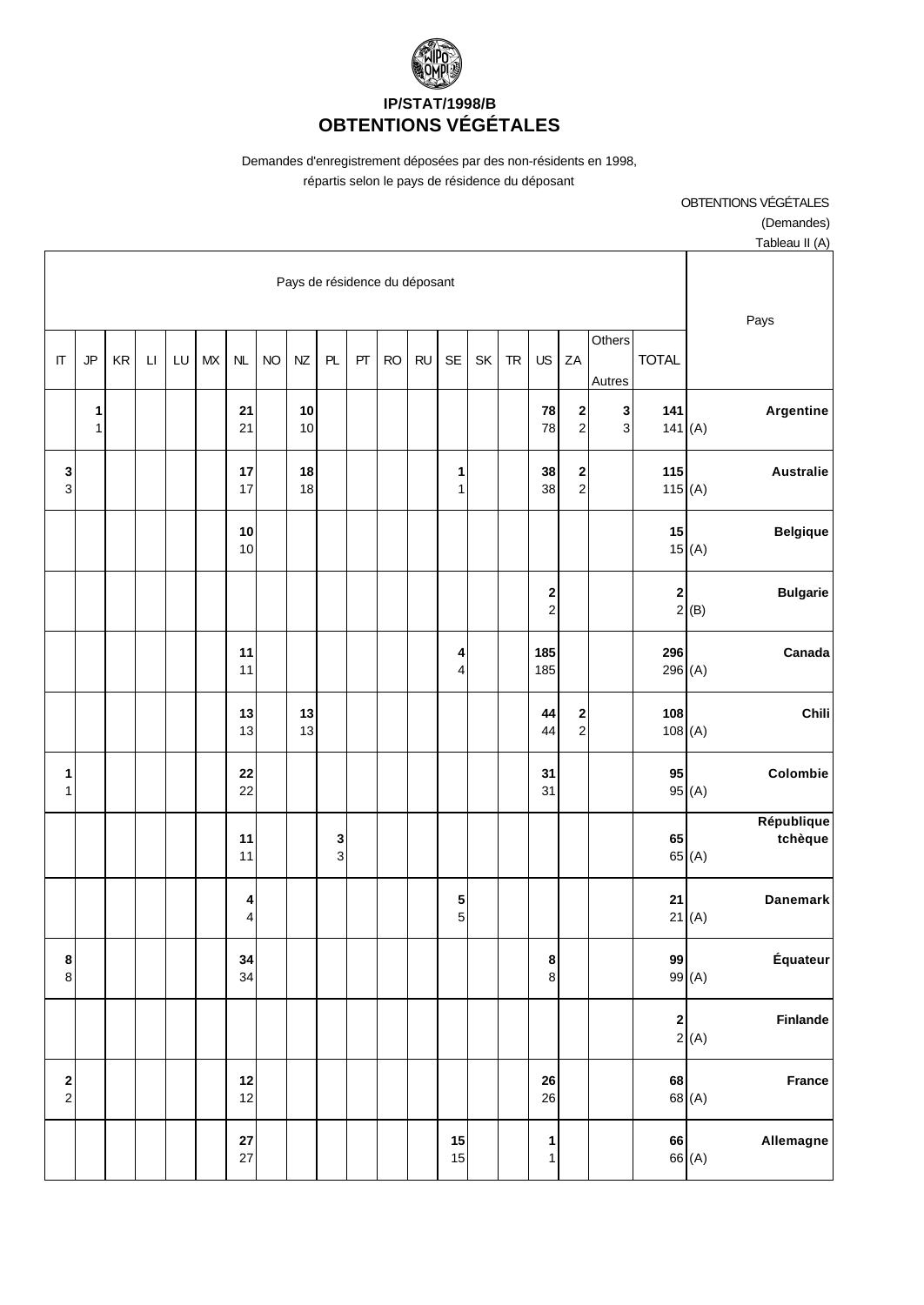

Applications for registration filed by non-residents in 1998, broken down according to the country of residence of the applicant

## PLANT VARIETIES

(Applications)

Table II (A)

| Reporting                    |           |        |                   |               |               |           |                   |                             |    | Country of residence of applicant |              |          |                                             |                         |                  |                                    |                   |    |                        |                   |            |
|------------------------------|-----------|--------|-------------------|---------------|---------------|-----------|-------------------|-----------------------------|----|-----------------------------------|--------------|----------|---------------------------------------------|-------------------------|------------------|------------------------------------|-------------------|----|------------------------|-------------------|------------|
| Country                      | <b>AR</b> | AT     | AU                | BE            | BG            | <b>BR</b> | CA                | CH                          | CN | CZ                                | DE           | DK       | ES                                          | $\mathsf{F} \mathsf{I}$ | <b>FR</b>        | <b>GB</b>                          | ${\sf GR}$        | HU | $\mathsf{I}\mathsf{E}$ | $\mathbb L$       | ${\sf IN}$ |
| Hungary<br>(B)               |           |        |                   | 3<br>3        |               |           |                   |                             |    | 3<br>3                            | 35<br>35     |          |                                             |                         | 43<br>43         | 6<br>6                             |                   |    |                        |                   |            |
| Ireland<br>(A)               |           |        |                   |               |               |           |                   |                             |    |                                   |              |          |                                             |                         |                  | 3<br>3                             |                   |    |                        |                   |            |
| <b>Israel</b><br>(A)         |           |        |                   |               |               |           |                   | 12<br>12                    |    |                                   | 24<br>24     |          |                                             |                         | $16\,$<br>16     | 1<br>$\mathbf{1}$                  |                   |    |                        |                   |            |
| Italy<br>(B)                 |           |        |                   |               |               |           |                   | 1<br>$\mathbf{1}$           |    |                                   | 8<br>$\bf 8$ |          |                                             |                         | 10<br>10         |                                    |                   |    |                        |                   |            |
| Japan<br>(A)                 |           |        | 3<br>$\mathsf 3$  |               |               |           |                   | 16<br>16                    |    |                                   | 10<br>10     |          |                                             |                         |                  | 39<br>39                           |                   |    |                        | 16<br>16          |            |
| <b>Mexico</b><br>(A)         |           |        |                   |               |               |           | 1<br>1            |                             |    |                                   |              |          |                                             |                         | 10<br>10         |                                    |                   |    |                        | 1<br>$\mathbf{1}$ |            |
| <b>Netherlands</b><br>(A)    |           |        | 1<br>$\mathbf{1}$ | 11<br>11      |               |           | 1<br>$\mathbf{1}$ | 10<br>$10$                  |    | $\frac{2}{2}$                     | 33<br>33     | 12<br>12 | $\begin{array}{c} \n2 \\ \n2 \n\end{array}$ |                         | ${\bf 24}$<br>24 | 9<br>9                             |                   |    |                        | 14<br>14          |            |
| <b>New Zealand</b><br>(A)    |           |        | 18<br>18          |               |               |           |                   |                             |    |                                   | 8<br>$\bf 8$ |          |                                             |                         | $\mathbf 3$<br>3 | ${\bf 20}$<br>20                   | $\mathbf{1}$<br>1 |    |                        | 1<br>$\mathbf{1}$ |            |
| Norway<br>(A)                |           |        |                   |               |               |           |                   |                             |    |                                   | 23<br>23     | 14<br>14 |                                             | 1<br>$\mathbf{1}$       |                  |                                    |                   |    |                        |                   |            |
| Paraguay<br>(A)              |           |        |                   |               | $\frac{3}{3}$ |           |                   |                             |    |                                   |              |          |                                             |                         |                  |                                    |                   |    |                        |                   |            |
| Poland<br>(A)                |           |        |                   |               |               |           |                   | $\mathbf 3$<br>$\mathbf{3}$ |    |                                   | 149<br>149   | 30<br>30 |                                             |                         | 8<br>$\bf 8$     | 6<br>$\,6\,$                       |                   |    |                        |                   |            |
| Russian<br>Federation<br>(A) |           |        |                   |               |               |           |                   |                             |    |                                   | 1<br>1       |          |                                             |                         |                  | $\begin{array}{c} \n2 \end{array}$ |                   |    |                        |                   |            |
| Slovakia<br>(A)              |           | 4<br>4 |                   | $\frac{3}{3}$ |               |           | 1<br>1            |                             |    | 8<br>$\bf8$                       | 21<br>$21$   |          |                                             |                         | 17<br>17         |                                    |                   |    |                        |                   |            |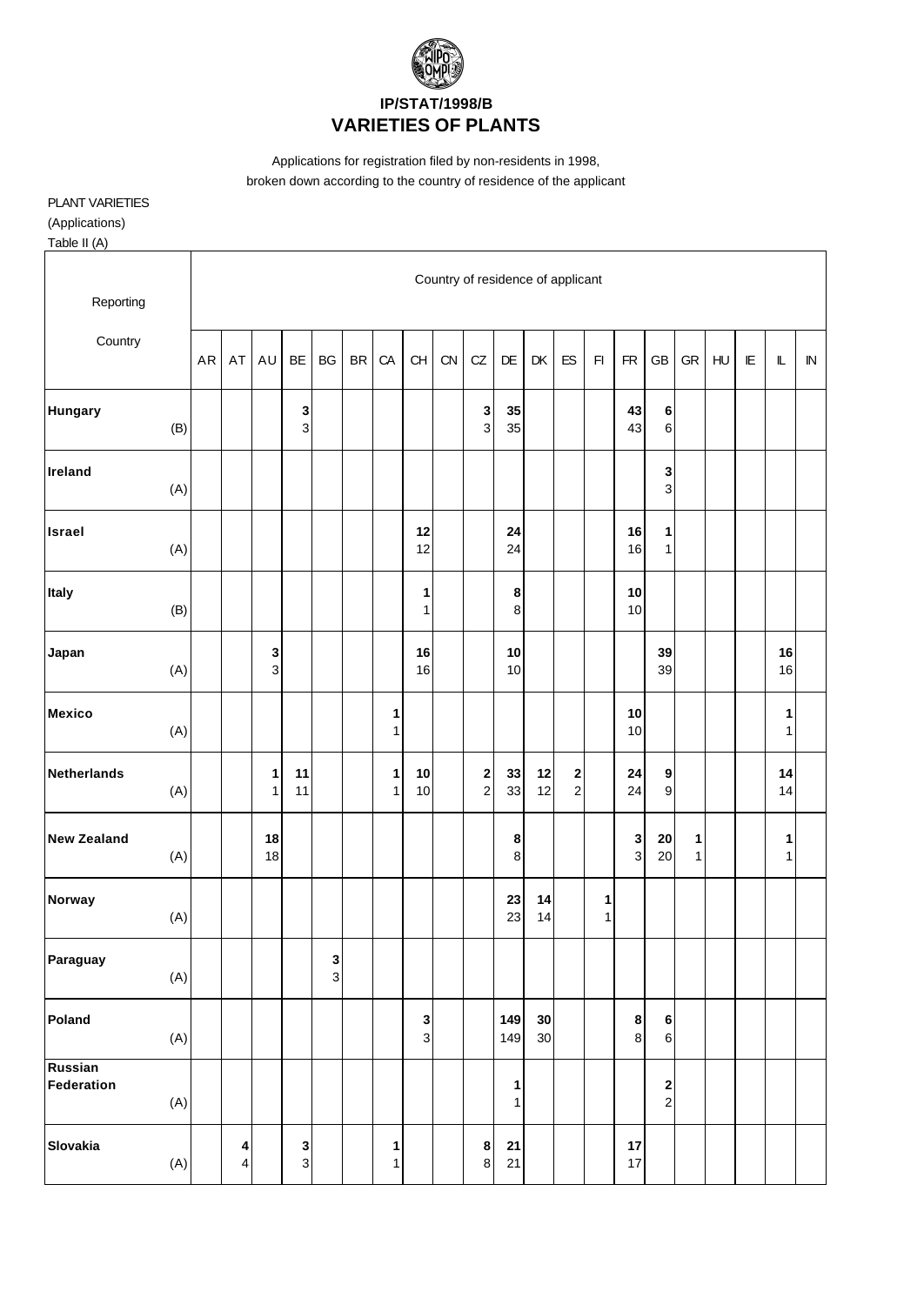

Demandes d'enregistrement déposées par des non-résidents en 1998,

répartis selon le pays de résidence du déposant

| OBTENTIONS VÉGÉTALES |
|----------------------|
| (Demandes)           |

| Tableau II (A)                                            |               |                     |        |                                                               |           |    |                              |           |           |                   |    |                               |           |                   |           |    |          |           |                                 |                   |
|-----------------------------------------------------------|---------------|---------------------|--------|---------------------------------------------------------------|-----------|----|------------------------------|-----------|-----------|-------------------|----|-------------------------------|-----------|-------------------|-----------|----|----------|-----------|---------------------------------|-------------------|
| Pays                                                      |               |                     |        |                                                               |           |    |                              |           |           |                   |    | Pays de résidence du déposant |           |                   |           |    |          |           |                                 |                   |
|                                                           | <b>TOTAL</b>  | Others<br>Autres    | ZA     | US                                                            | <b>TR</b> | SK | $\sf SE$                     | <b>RU</b> | <b>RO</b> | PT                | PL | NZ                            | <b>NO</b> | NL                | <b>MX</b> | LU | $\sqcup$ | <b>KR</b> | JP                              | $\Pi$             |
| Hongrie                                                   | 135<br>135(B) | 3<br>3              |        | 16<br>16                                                      |           |    |                              |           |           |                   |    |                               |           | 25<br>25          |           |    |          |           |                                 | 1<br>1            |
| Irlande<br>3(A)                                           | 3             |                     |        |                                                               |           |    |                              |           |           |                   |    |                               |           |                   |           |    |          |           |                                 |                   |
| Israël<br>103(A)                                          | 103           |                     |        | $\frac{3}{3}$                                                 |           |    |                              |           |           |                   |    | 1<br>$\mathbf{1}$             |           | 37<br>37          |           |    |          |           | 6<br>$6 \mid$                   | 3<br>3            |
| Italie<br>20(B)                                           | ${\bf 20}$    |                     |        |                                                               |           |    |                              |           |           |                   |    |                               |           | 1<br>$\mathbf{1}$ |           |    |          |           |                                 |                   |
| Japon<br>241(A)                                           | 241           |                     |        | 13<br>13                                                      |           |    |                              |           |           |                   |    | 4<br>$\overline{4}$           |           | 136<br>136        |           |    |          |           |                                 | 4<br>4            |
| Mexique<br>41 $(A)$                                       | 41            |                     |        | 24<br>24                                                      |           |    |                              |           |           |                   |    |                               |           | 5<br>5            |           |    |          |           |                                 |                   |
| Pays-Bas<br>153(A)                                        | 153           | 10<br>$10$          |        | 16<br>16                                                      |           |    |                              |           |           | 1<br>$\mathbf{1}$ |    |                               |           |                   |           |    |          |           | $\mathbf{3}$<br>$\overline{3}$  | 4<br>4            |
| Nouvelle-<br>Zélande<br>75 (A)                            | 75            |                     | 3<br>3 | $\begin{array}{c} \n\mathbf{2} \\ \n\mathbf{2} \n\end{array}$ |           |    |                              |           |           |                   |    |                               |           | 17<br>17          |           |    |          |           | $\boldsymbol{2}$<br>$\mathbf 2$ |                   |
| Norvège<br>55 $(A)$                                       | 55            |                     |        |                                                               |           |    | 4<br>$\overline{\mathbf{4}}$ |           |           |                   |    |                               |           | 10<br>10          |           |    |          |           | $\mathbf 3$<br>$\overline{3}$   |                   |
| Paraguay<br>$\begin{bmatrix} 3 \\ 3 \\ (A) \end{bmatrix}$ |               |                     |        |                                                               |           |    |                              |           |           |                   |    |                               |           |                   |           |    |          |           |                                 |                   |
| Pologne<br>305(A)                                         | 305           |                     |        | 21<br>21                                                      |           |    | 3<br>$\overline{3}$          |           |           |                   |    |                               |           | 81<br>81          |           |    |          |           | $\mathbf 3$<br>$\overline{3}$   | 1<br>$\mathbf{1}$ |
| Fédération de<br><b>Russie</b><br>10(A)                   | $10\,$        | 7<br>$\overline{7}$ |        |                                                               |           |    |                              |           |           |                   |    |                               |           |                   |           |    |          |           |                                 |                   |
| Slovaquie<br>55(A)                                        | 55            |                     |        |                                                               |           |    |                              |           |           |                   |    |                               |           | 1<br>$\mathbf{1}$ |           |    |          |           |                                 |                   |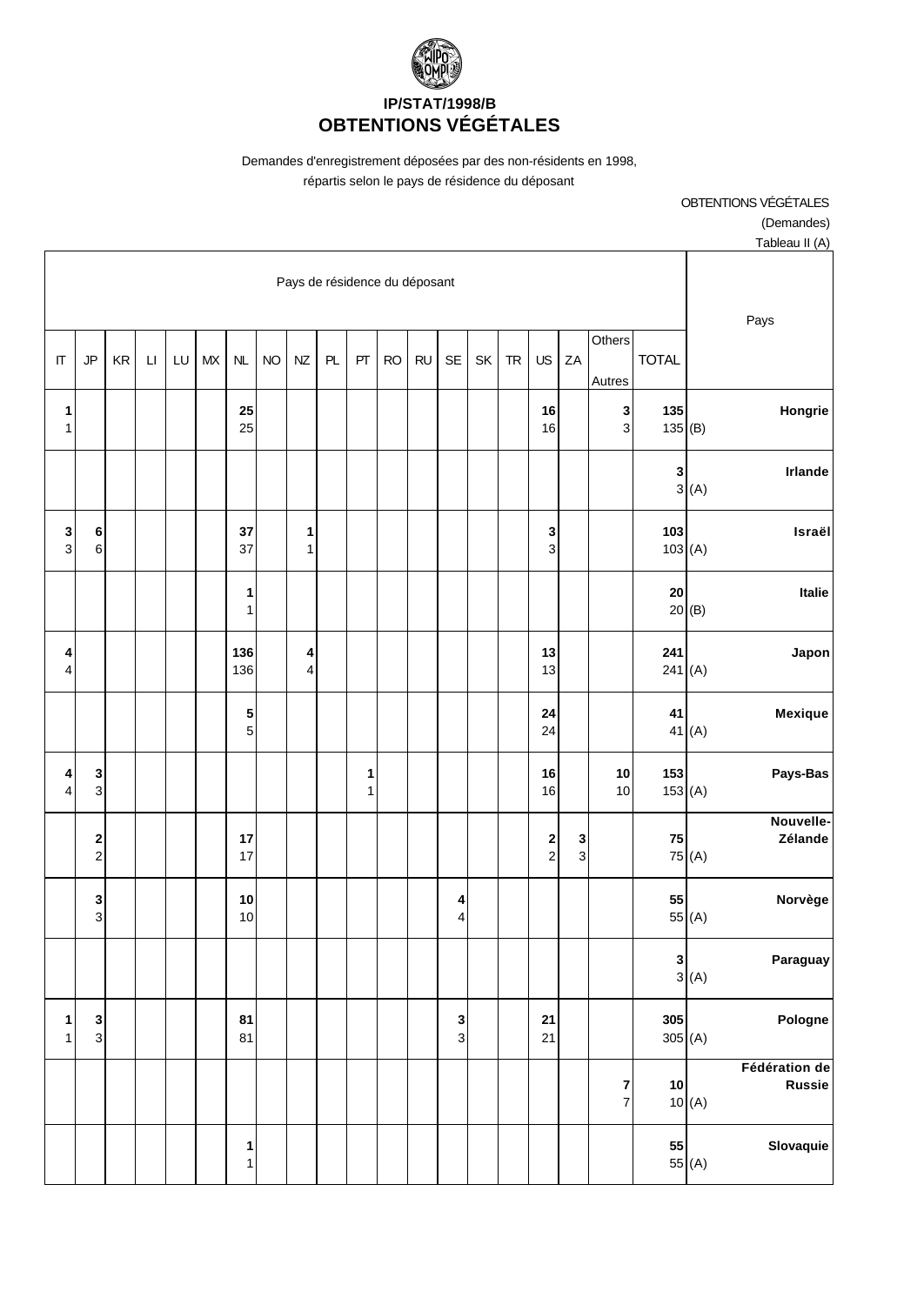

Applications for registration filed by non-residents in 1998, broken down according to the country of residence of the applicant

## PLANT VARIETIES

(Applications)

Table II (A)

| Reporting                                                 |            |                     |    |                   |                   |           |                       |                            |                                       |    | Country of residence of applicant |                               |                             |                   |        |                              |                                           |           |                     |                               |                              |                            |
|-----------------------------------------------------------|------------|---------------------|----|-------------------|-------------------|-----------|-----------------------|----------------------------|---------------------------------------|----|-----------------------------------|-------------------------------|-----------------------------|-------------------|--------|------------------------------|-------------------------------------------|-----------|---------------------|-------------------------------|------------------------------|----------------------------|
| Country                                                   |            | AR                  | AT | AU                | <b>BE</b>         | <b>BG</b> | <b>BR</b>             | CA                         | CH                                    | CN | CZ                                | DE                            | DK                          | ES                | F1     | <b>FR</b>                    | <b>GB</b>                                 | <b>GR</b> | HU                  | IE                            | L                            | ${\sf IN}$                 |
| <b>South Africa</b>                                       | (A)        |                     |    | 6<br>6            |                   |           |                       |                            |                                       |    |                                   | 20<br>20                      | ${\bf 5}$<br>5 <sup>1</sup> | 19<br>19          |        | 8<br>8                       | 3<br>3                                    |           | 1<br>$\mathbf{1}$   | $\mathbf 3$<br>$\overline{3}$ | $\bf 7$<br>$\overline{7}$    |                            |
| <b>Spain</b>                                              | (A)        |                     |    |                   | 1<br>$\mathbf{1}$ |           |                       |                            |                                       |    |                                   | 1<br>$\mathbf{1}$             |                             |                   |        | 13<br>13                     |                                           |           |                     |                               |                              |                            |
| <b>Sweden</b>                                             | (A)        |                     |    |                   |                   |           |                       |                            |                                       |    |                                   | $\mathbf 2$<br>$\overline{2}$ | 1<br>$\mathbf{1}$           |                   | 1<br>1 |                              |                                           |           |                     |                               |                              |                            |
| Switzerland                                               | (A)        |                     |    | 1<br>$\mathbf{1}$ |                   |           |                       |                            |                                       |    |                                   | 39<br>39                      |                             |                   |        | 4<br>$\overline{\mathbf{4}}$ | $\overline{\mathbf{c}}$<br>$\overline{c}$ |           | 1<br>1              |                               |                              |                            |
| <b>United Kingdom</b>                                     | (A)        |                     |    |                   | 11<br>11          |           |                       | $\bf{2}$<br>$\overline{c}$ |                                       |    |                                   | 26<br>26                      | 11<br>11                    |                   |        | 34<br>34                     |                                           |           |                     | $5\phantom{.0}$<br>5          |                              |                            |
| <b>United States of</b><br>America                        | (A)<br>(B) | 1<br>$\mathbf{1}$   |    | 16<br>4<br>12     | 11<br>11          |           | $\bf 2$<br>$\sqrt{2}$ | ${\bf 16}$<br>3<br>13      | $\begin{array}{c} 2 \\ 2 \end{array}$ |    |                                   | 91<br>$\overline{4}$<br>87    | 25<br>25                    | $\mathbf{1}$<br>1 |        | 28<br>11<br>17               | 51<br>4<br>47                             |           |                     | 1<br>$\mathbf{1}$             | 8<br>$\,6$<br>$\overline{c}$ | $\mathbf 2$<br>$\mathbf 2$ |
| <b>Uruguay</b>                                            | (A)        | 2<br>$\overline{c}$ |    |                   |                   |           |                       |                            |                                       |    |                                   | $\mathbf 2$<br>$\overline{a}$ |                             |                   |        |                              |                                           |           |                     |                               |                              |                            |
| <b>Community</b><br><b>Plant Variety</b><br><b>Office</b> | (A)        |                     |    | 11<br>11          |                   |           |                       | 3<br>$\mathbf{3}$          | 10<br>10                              |    | 4<br>4                            |                               |                             |                   |        |                              |                                           |           | 2<br>$\overline{2}$ |                               | 20<br>20                     |                            |